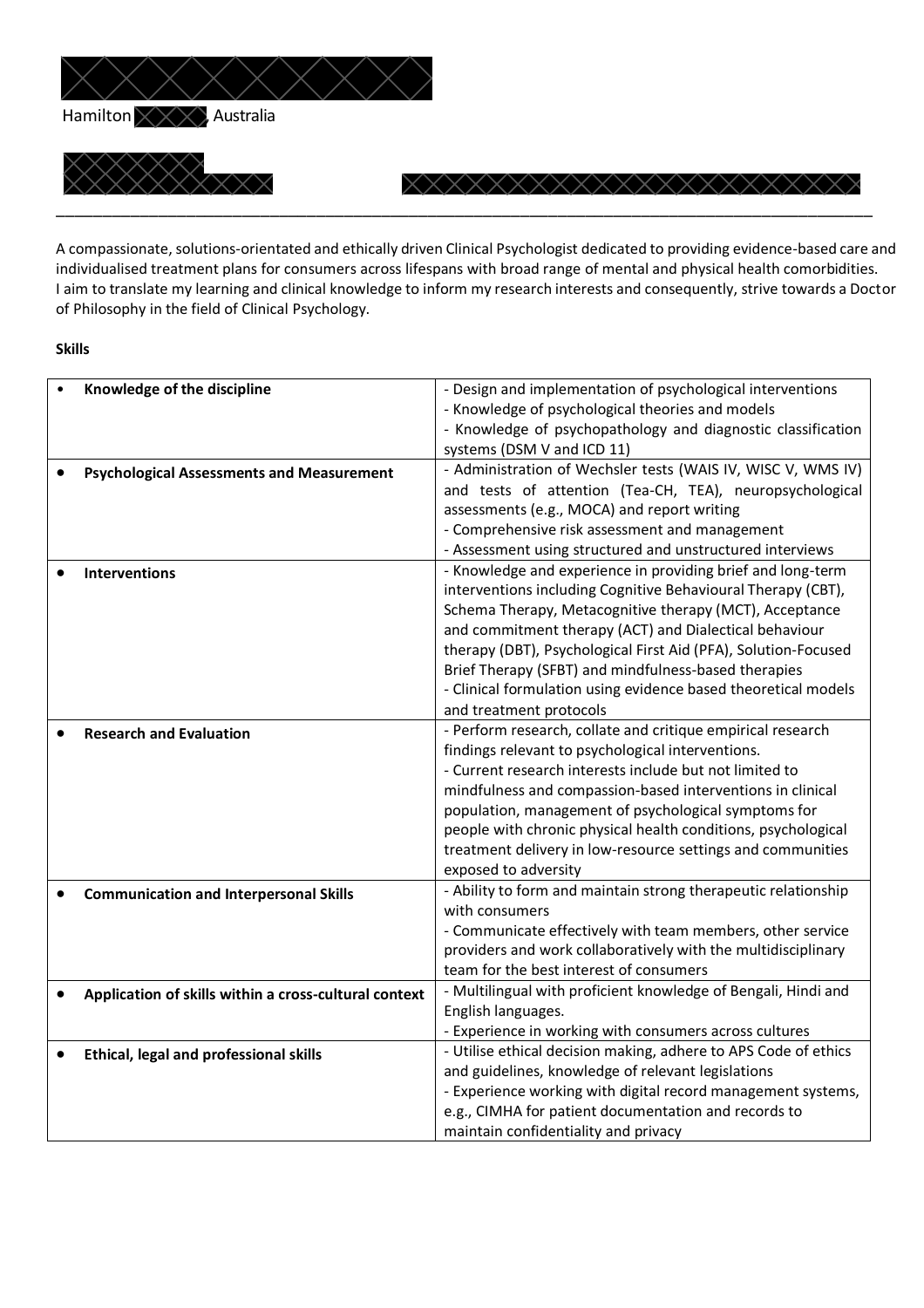#### **Work Experience**

# **Registered Psychologist, Clinical Psychologist**

- Provide psychological assessment and interventions to consumers accessing  $\times \times \times$  Pain Management Services and inpatient rehabilitation ward.
- Provide individualised and group clinical care based on professional training reflecting current ethical clinical practice throughout the hospital as required.
- Provides comprehensive assessment and care planning and monitoring progress, adjusting treatment accordingly.
- Evaluate clinical outcomes and participate in research activities as required.

# April 2020 – Present (Part-time) Springwood, QLD Springwood, QLD

## **Clinical Psychologist**

- Undertake therapeutic interventions for adults with complex mental and physical health needs under GP Mental Health Care Plans, Enhanced Primary Care Plans, Work Cover and National Disability Insurance and Compulsory third-party insurance schemes
- Multidisciplinary treatment and working alongside doctors and other treating team members to optimise patient needs.

# **Registered Psychologist, Clinical Psychology Registrar**

- Undertook areas of clinical practice, including but not limited to crisis management, EAP services and treatment under Mental Health Care Plan using evidence-based interventions via telehealth and face to face modalities.
- Attended critical incidents, conducting welfare checks including provide assistance as an on-call Psychologist afterhours.
- Assisted injured workers to engage in vocational rehabilitation, liaise with their employer, insurer and medical practitioner to facilitate a timely and appropriate return to work
- Case management of consumers with chronic pain and disability

# July 2018 - December 2018 *XXXXXXXXXXXXXXXXXXX Queensland Health*

# **Provisional Psychologist**

- Conducted individual and family therapy sessions for children and parents of children with severe and complex needs.
- Documented psychological services and responses to treatment in patient case files.
- Conducted individual therapy and family therapy sessions for children and youth between ages 7 and 17.
- Aided parents in arranging medication evaluations and psychological testing, including risk assessment and referral to psychiatrist.
- Conducted cognitive and neuropsychological assessments followed by reports and feedback for adults and children

# February 2018 - June 2018 **COMBING ASSESSMENT AND A CONSTRAINER AND ASSESSMENT AND A CONSTRAINER AND FOUND A CONSTRAINER AND A CONSTRAINER POINT AND RESIDENT A LIBRARY CONSTRAINER POINT A LIBRARY CONSTRAINER POINT A LIBRAR**

# **Provisional Psychologist**

- Improved outcomes of patients with psychiatric and co-morbid chronic conditions across community health centres.
- Conducted psychological assessment for patients undergoing genetic testing.
- Led educational seminars at local community mental health centres to expand awareness of mental health symptoms and physical comorbidity.
- Organised clinical interventions and treatment plans for patients suffering from severe chronic disorders via homevisits.

# **Provisional Psychologist**

- Conducted individual and family therapy sessions under supervision.
- Guided clients in effective therapeutic exercises integrated from Cognitive Behaviour Therapy (CBT), Metacognitive Therapy (MCT), Mindfulness-based interventions.
- Developed and implemented individualised treatment plan for patients.
- Conducted risk assessments and created individualised safety plans for patients at risk.
- Conducted cognitive assessments and reports for adults and children with intellectual and memory impairment









Jan 2021 – Present (Part-time permanent) *Brisbane*, QLD